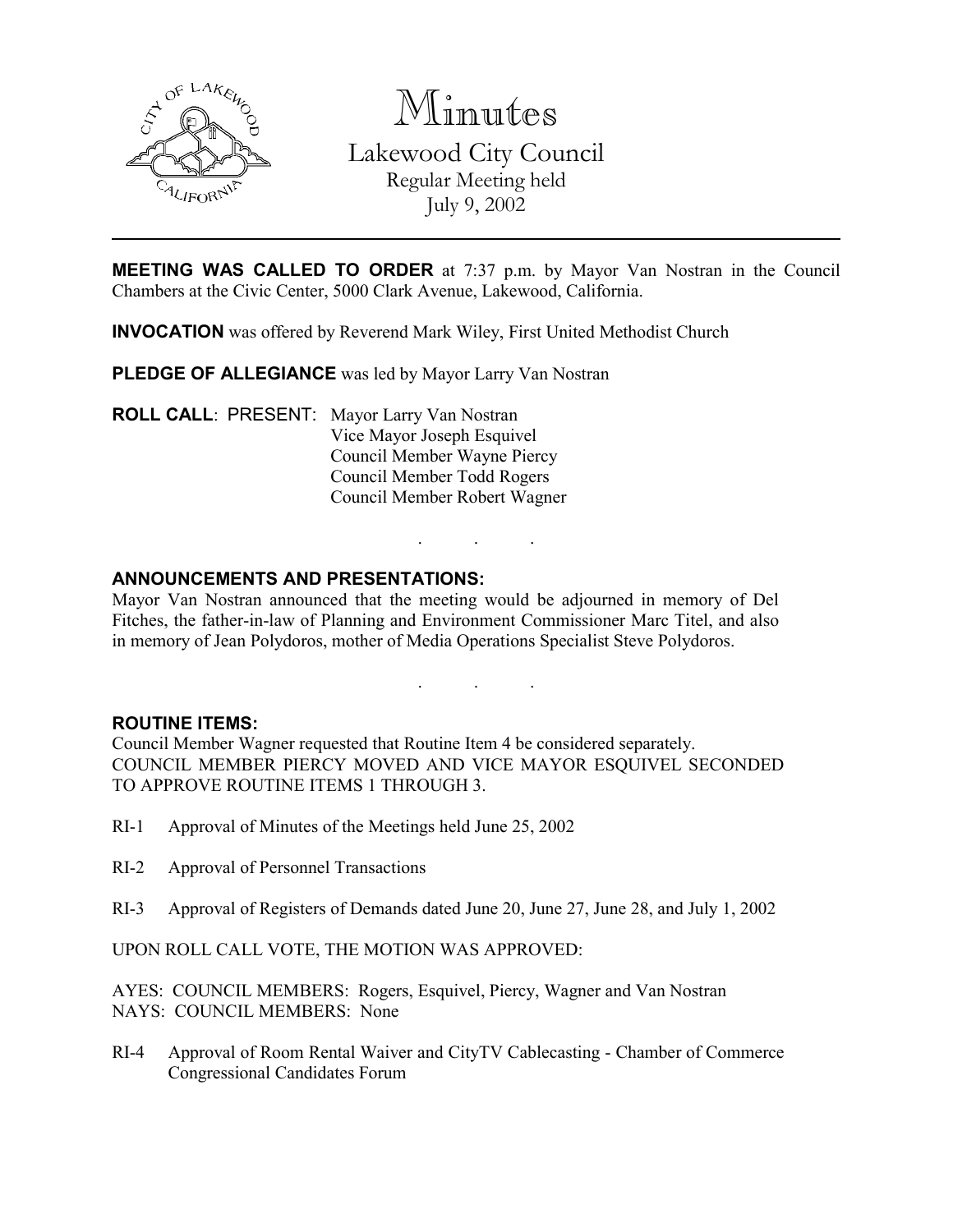City Council Minutes July 9, 2002 Page 2

## ROUTINE ITEMS: Continued

Council Member Wagner noted that the Chamber of Commerce, in conjunction with the League of Women Voters, would be sponsoring a candidates' forum on Wednesday, October 2, 2002, for the candidates running for the 39th Congressional District seat.

COUNCIL MEMBER WAGNER MOVED AND COUNCIL MEMBER PIERCY SECONDED TO APPROVE ROUTINE ITEM 4. UPON ROLL CALL VOTE, THE MOTION WAS APPROVED:

AYES: COUNCIL MEMBERS: Rogers, Esquivel, Piercy, Wagner and Van Nostran NAYS: COUNCIL MEMBERS: None

# 3.1 • PROPOSAL FROM AFFILIATED COMPUTER SYSTEMS (ACS) FOR AN UPDATE TO THE CITY'S STRATEGIC INFORMATION TECHNOLOGY PLAN

. . .

Finance Director Larry Schroeder gave a brief oral presentation based on the memorandum in the agenda and stated a Strategic Information Technology Plan (SITP) had been completed for the City in June, 2000, to provide direction and tactical implementation of projects to meet technology goals in the most cost-effective manner. Due to advances in technology and new service opportunities, staff was recommending that the SITP be updated. It was the recommendation of staff that the City Council approve a proposal from Affiliated Computer Systems (ACS) to develop and deliver an update to the Strategic Information Systems Plan in an amount not to exceed \$25,000.

COUNCIL MEMBER ROGERS MOVED AND VICE MAYOR ESQUIVEL SECONDED TO APPROVE STAFF'S RECOMMENDATION. UPON ROLL CALL VOTE, THE MOTION WAS APPROVED:

AYES: COUNCIL MEMBERS: Rogers, Esquivel, Piercy, Wagner and Van Nostran NAYS: COUNCIL MEMBERS: None

## 3.2 • STATUS REPORT FROM SCHOOL DISTRICT FORMATION COMMITTEE

Council Member Rogers stated that the City Council had previously approved a Request for Proposals process to find an experienced consultant. He noted that several proposals had been received and thanked Council Member Piercy for his input in the process. He concluded by stating that the Committee would be evaluating the proposals and would bring a recommendation to the City Council at its next meeting.

. . .

Harold Carmen, Bellflower, stated that in the interest of saving costs that the existing districts experienced during the last district organization attempt, the City's Committee should meet with Bellflower Unified School District officials to discuss the possibility of forming a Lakewood/Bellflower District.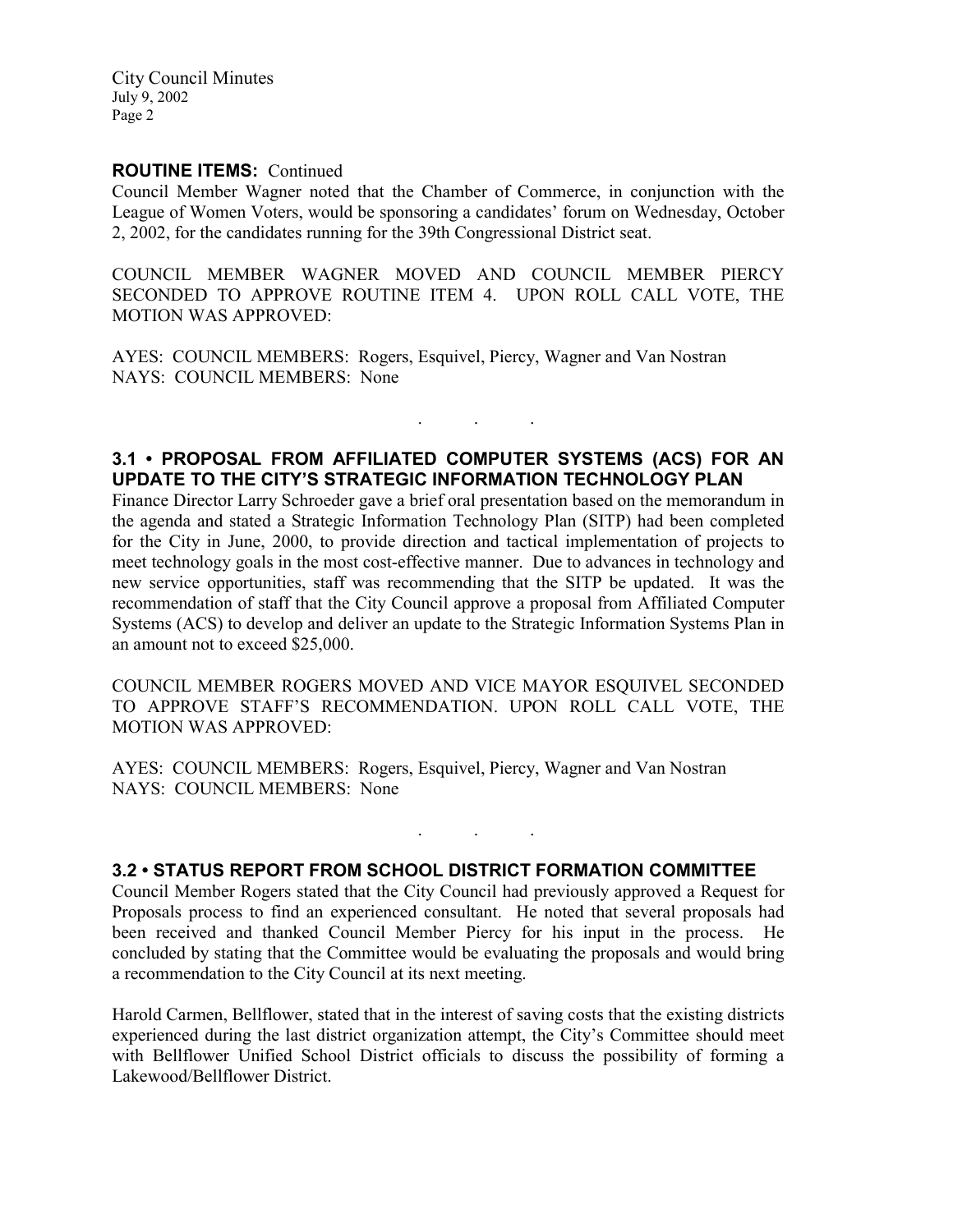City Council Minutes July 9, 2002 Page 3

# 3.2 • SCHOOL DISTRICT FORMATION COMMITTEE - Continued

Council Member Wagner stated that the Committee had an initial meeting with the Board, but noted that the representation on the board had changed last November and the current Board did not seem to have at the same level of interest as the previous Board.

Council Member Rogers stated that since the people of Lakewood had continued to express a strong interest in having their own school district, it was the intent of the City Council to pursue that possibility to the end. He also stated that it would be prudent to evaluate the option of a joint district as a future alternative.

Jeanine McManigal-Ball, Long Beach, stated that Lakewood deserved great schools and needed it's own district. She noted that Lakewood needed to demand that Long Beach Unified School District provide the best schools possible.

Jerry Cleveland, Member of the Bellflower Unified School District Board, reviewed a sequence of attempted contacts between the City and the District and stressed the importance of meeting and discussing the possibility of a joint district.

Council Member Wagner stated that the initial contact with the Board had occurred prior to the change in the representation of the Board. He stated that the Committee would be happy to meet with a 2-member committee from BUSD.

At 8:04 p.m., the Regular Meeting of the City Council was recessed for the Meeting of the Lakewood Redevelopment Agency. At 8:05 p.m., the City Council Meeting was reconvened.

#### . . .

. . .

## ORAL COMMUNICATIONS:

Chuck Haynes commended the Sheriff's Department for their outstanding service on July 4th.

Loren Vincent urged the City Council to ban all fireworks.

Jerry Cleveland, spoke in favor of allowing the use of legal fireworks and stated that perhaps if the professional fireworks show at Mayfair Park on July 4th were re-instituted, there would be a reduction in the use of illegal fireworks.

Lieutenant Mike Rothans, Lakewood Sheriff's Station, stated that the July 4th enforcement operation was a combined effort of City staff and Sheriff's personnel. He reported that prior to the holiday, Sheriff's personnel had contacted residents in the areas of complaint from the previous year, as well as all block party applicants. He reported that there had been 122 fireworks-related calls on July 4th, with the seizure of illegal fireworks and the issuance of fifteen citations.